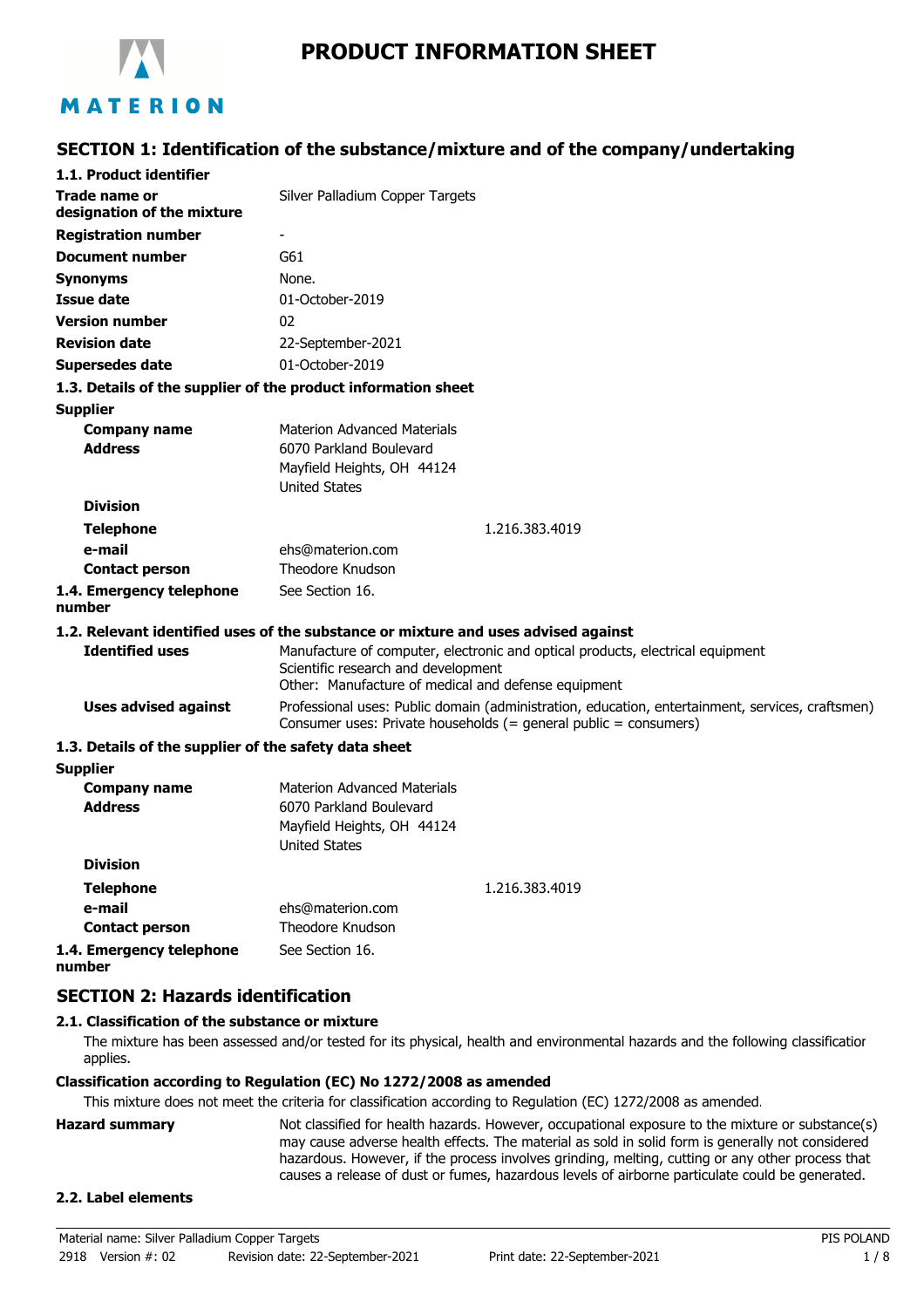|                                   | Label according to Regulation (EC) No. 1272/2008 as amended                                       |
|-----------------------------------|---------------------------------------------------------------------------------------------------|
| <b>Contains:</b>                  | Copper, Palladium, Silver                                                                         |
| <b>Hazard pictograms</b>          | None.                                                                                             |
| Signal word                       | None.                                                                                             |
| <b>Hazard statements</b>          | The mixture does not meet the criteria for classification.                                        |
| <b>Precautionary statements</b>   |                                                                                                   |
| <b>Prevention</b>                 | Observe good industrial hygiene practices.                                                        |
| <b>Response</b>                   | Wash hands after handling.                                                                        |
| <b>Storage</b>                    | Store away from incompatible materials.                                                           |
| <b>Disposal</b>                   | Dispose of waste and residues in accordance with local authority requirements.                    |
| Supplemental label<br>information | For further information, please contact the Product Stewardship Department at $+1.216.383.4019$ . |
| 2.3. Other hazards                | Not a PBT or vPvB substance or mixture.                                                           |

# **SECTION 3: Composition/information on ingredients**

# **3.2. Mixtures**

# **General information**

| <b>Chemical name</b> | $\frac{1}{2}$                                                  | No.                    | CAS-No. / EC REACH Registration No. Index No. |                          | <b>Notes</b> |
|----------------------|----------------------------------------------------------------|------------------------|-----------------------------------------------|--------------------------|--------------|
| Silver               | $94 - 98$                                                      | 7440-22-4<br>231-131-3 | $\overline{\phantom{0}}$                      | -                        | #            |
|                      | Classification: Aquatic Acute 1; H400, Aquatic Chronic 1; H410 |                        |                                               |                          |              |
| Copper               | $1 - 3$                                                        | 7440-50-8<br>231-159-6 | $\overline{\phantom{0}}$                      | $029 - 019 - 01 - X$     |              |
|                      | <b>Classification: -</b>                                       |                        |                                               |                          |              |
| Palladium            | $1 - 3$                                                        | 7440-05-3<br>231-115-6 | $\overline{\phantom{a}}$                      | $\overline{\phantom{0}}$ |              |
|                      | <b>Classification: -</b>                                       |                        |                                               |                          |              |

# **SECTION 4: First aid measures**

| <b>General information</b>                                                               | Ensure that medical personnel are aware of the material(s) involved, and take precautions to<br>protect themselves. |            |  |
|------------------------------------------------------------------------------------------|---------------------------------------------------------------------------------------------------------------------|------------|--|
| 4.1. Description of first aid measures                                                   |                                                                                                                     |            |  |
| <b>Inhalation</b>                                                                        | Move to fresh air. Call a physician if symptoms develop or persist.                                                 |            |  |
| <b>Skin contact</b>                                                                      | Wash off with soap and water. Get medical attention if irritation develops and persists.                            |            |  |
| Eye contact                                                                              | Rinse with water. Get medical attention if irritation develops and persists.                                        |            |  |
| <b>Ingestion</b>                                                                         | Rinse mouth. Get medical attention if symptoms occur.                                                               |            |  |
| 4.2. Most important<br>symptoms and effects, both<br>acute and delayed                   | Exposure may cause temporary irritation, redness, or discomfort.                                                    |            |  |
| 4.3. Indication of any<br>immediate medical attention<br>and special treatment<br>needed | Treat symptomatically.                                                                                              |            |  |
| <b>SECTION 5: Firefighting measures</b>                                                  |                                                                                                                     |            |  |
| <b>General fire hazards</b>                                                              | No unusual fire or explosion hazards noted.                                                                         |            |  |
| 5.1. Extinguishing media<br><b>Suitable extinguishing</b><br>media                       | Water fog. Foam. Dry chemical powder. Carbon dioxide (CO2).                                                         |            |  |
| Unsuitable extinguishing<br>media                                                        | Do not use water jet as an extinguisher, as this will spread the fire.                                              |            |  |
| 5.2. Special hazards arising<br>from the substance or<br>mixture                         | None known.                                                                                                         |            |  |
| 5.3. Advice for firefighters                                                             |                                                                                                                     |            |  |
| <b>Special protective</b><br>equipment for<br>firefighters                               | Wear suitable protective equipment.                                                                                 |            |  |
| Material name: Silver Palladium Copper Targets                                           |                                                                                                                     | PIS POLAND |  |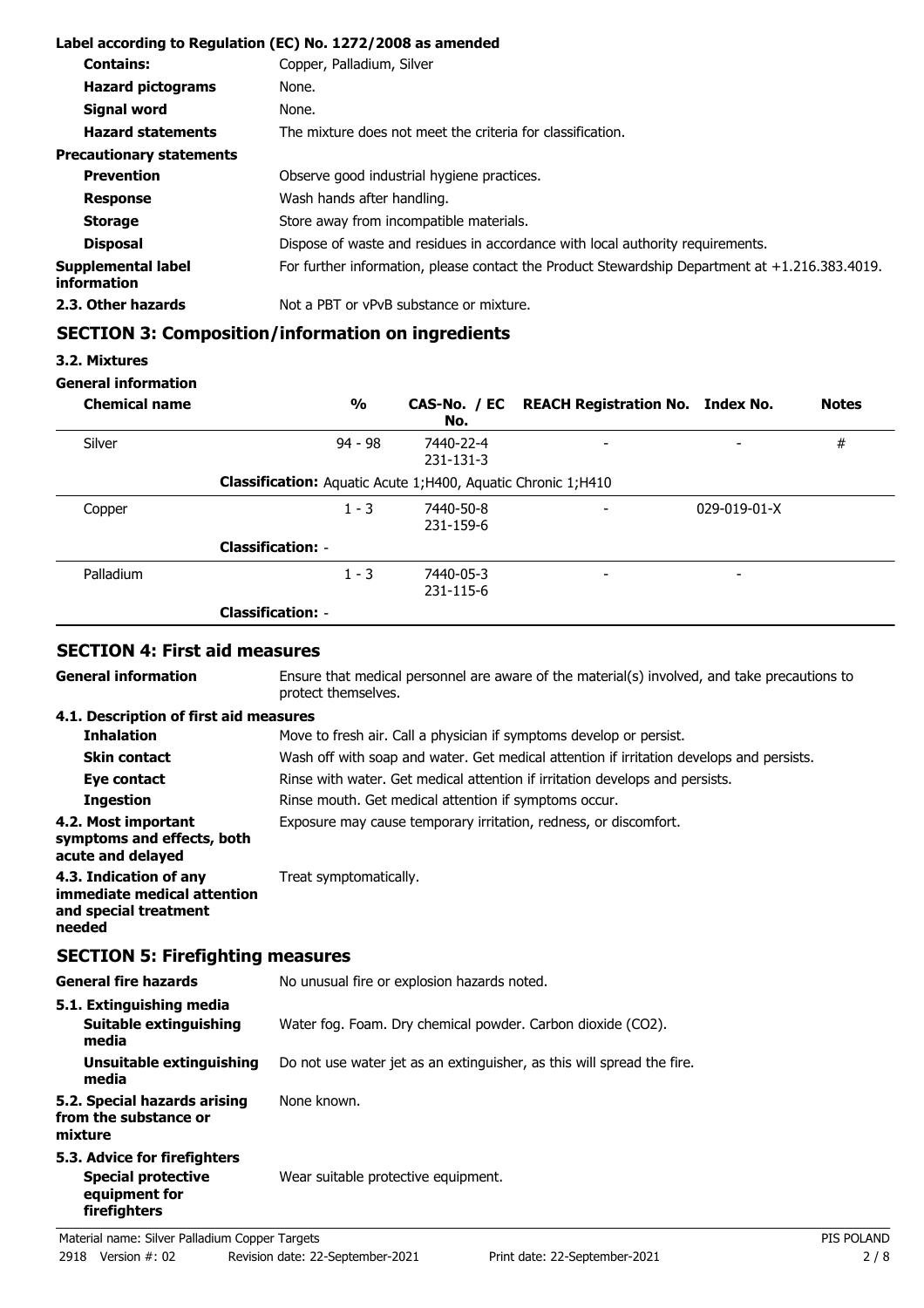| <b>Special firefighting</b><br>procedures | Move containers from fire area if you can do so without risk.                              |
|-------------------------------------------|--------------------------------------------------------------------------------------------|
| Specific methods                          | Use standard firefighting procedures and consider the hazards of other involved materials. |

## **SECTION 6: Accidental release measures**

|                                                              | 6.1. Personal precautions, protective equipment and emergency procedures                           |
|--------------------------------------------------------------|----------------------------------------------------------------------------------------------------|
| For non-emergency<br>personnel                               | Keep unnecessary personnel away. For personal protection, see section 8 of the SDS.                |
| For emergency<br>responders                                  | Keep unnecessary personnel away. Use personal protection recommended in Section 8 of the PIS.      |
| 6.2. Environmental<br>precautions                            | Avoid discharge into drains, water courses or onto the ground.                                     |
| 6.3. Methods and material for<br>containment and cleaning up | Stop the flow of material, if this is without risk. For waste disposal, see section 13 of the PIS. |
| 6.4. Reference to other<br>sections                          | For personal protection, see section 8 of the PIS. For waste disposal, see section 13 of the PIS.  |
| --------                                                     |                                                                                                    |

## **SECTION 7: Handling and storage**

| 7.1. Precautions for safe<br>handling                                   | Wash thoroughly after handling. Observe good industrial hygiene practices. |
|-------------------------------------------------------------------------|----------------------------------------------------------------------------|
| 7.2. Conditions for safe<br>storage, including any<br>incompatibilities | Store away from incompatible materials (see Section 10 of the PIS).        |
| 7.3. Specific end use(s)                                                | Not available.                                                             |

# **SECTION 8: Exposure controls/personal protection**

#### **8.1. Control parameters**

#### **Occupational exposure limits**

**Poland. Ordinance of the Minister of Labour and Social Policy on 6 June 2014 on the maximum permissible concentrations and intensities of harmful health factors in the work environment, Journal of Laws 2014, item 817**<br>Components Type Form Publism of Laws 2014, item 817 **Components Components Fype Formal Value** 

| Copper (CAS 7440-50-8) | TWA | $0,2 \text{ mg/m}$       |                     |
|------------------------|-----|--------------------------|---------------------|
| Silver (CAS 7440-22-4) | TWA | $0.05 \,\mathrm{mq/m}$ 3 | Inhalable fraction. |

## **EU. Indicative Exposure Limit Values in Directives 91/322/EEC, 2000/39/EC, 2006/15/EC, 2009/161/EU, 2017/164/EU**

| <b>Components</b>                                    | <b>Type</b>                                                                                                                                                                                                                                                                                                                                                        | <b>Value</b>                           |  |  |
|------------------------------------------------------|--------------------------------------------------------------------------------------------------------------------------------------------------------------------------------------------------------------------------------------------------------------------------------------------------------------------------------------------------------------------|----------------------------------------|--|--|
| Silver (CAS 7440-22-4)                               | <b>TWA</b>                                                                                                                                                                                                                                                                                                                                                         | $0,1$ mg/m3                            |  |  |
| <b>Biological limit values</b>                       | No biological exposure limits noted for the ingredient(s).                                                                                                                                                                                                                                                                                                         |                                        |  |  |
| <b>Recommended monitoring</b><br>procedures          |                                                                                                                                                                                                                                                                                                                                                                    | Follow standard monitoring procedures. |  |  |
| <b>Derived no effect levels</b><br>(DNELs)           | Not available.                                                                                                                                                                                                                                                                                                                                                     |                                        |  |  |
| <b>Predicted no effect</b><br>concentrations (PNECs) | Not available.                                                                                                                                                                                                                                                                                                                                                     |                                        |  |  |
| 8.2. Exposure controls                               |                                                                                                                                                                                                                                                                                                                                                                    |                                        |  |  |
| <b>Appropriate engineering</b><br><b>controls</b>    | Good general ventilation should be used. Ventilation rates should be matched to conditions. If<br>applicable, use process enclosures, local exhaust ventilation, or other engineering controls to<br>maintain airborne levels below recommended exposure limits. If exposure limits have not been<br>established, maintain airborne levels to an acceptable level. |                                        |  |  |
|                                                      | Individual protection measures, such as personal protective equipment                                                                                                                                                                                                                                                                                              |                                        |  |  |
| <b>General information</b>                           | Use personal protective equipment as required.                                                                                                                                                                                                                                                                                                                     |                                        |  |  |
| Eye/face protection                                  | Wear safety glasses with side shields (or goggles).                                                                                                                                                                                                                                                                                                                |                                        |  |  |
| <b>Skin protection</b>                               |                                                                                                                                                                                                                                                                                                                                                                    |                                        |  |  |
| - Hand protection                                    | Wear protective gloves.                                                                                                                                                                                                                                                                                                                                            |                                        |  |  |
| - Other                                              | Wear suitable protective clothing.                                                                                                                                                                                                                                                                                                                                 |                                        |  |  |
| <b>Respiratory protection</b>                        | In case of insufficient ventilation, wear suitable respiratory equipment.                                                                                                                                                                                                                                                                                          |                                        |  |  |
| <b>Thermal hazards</b>                               | Wear appropriate thermal protective clothing, when necessary.                                                                                                                                                                                                                                                                                                      |                                        |  |  |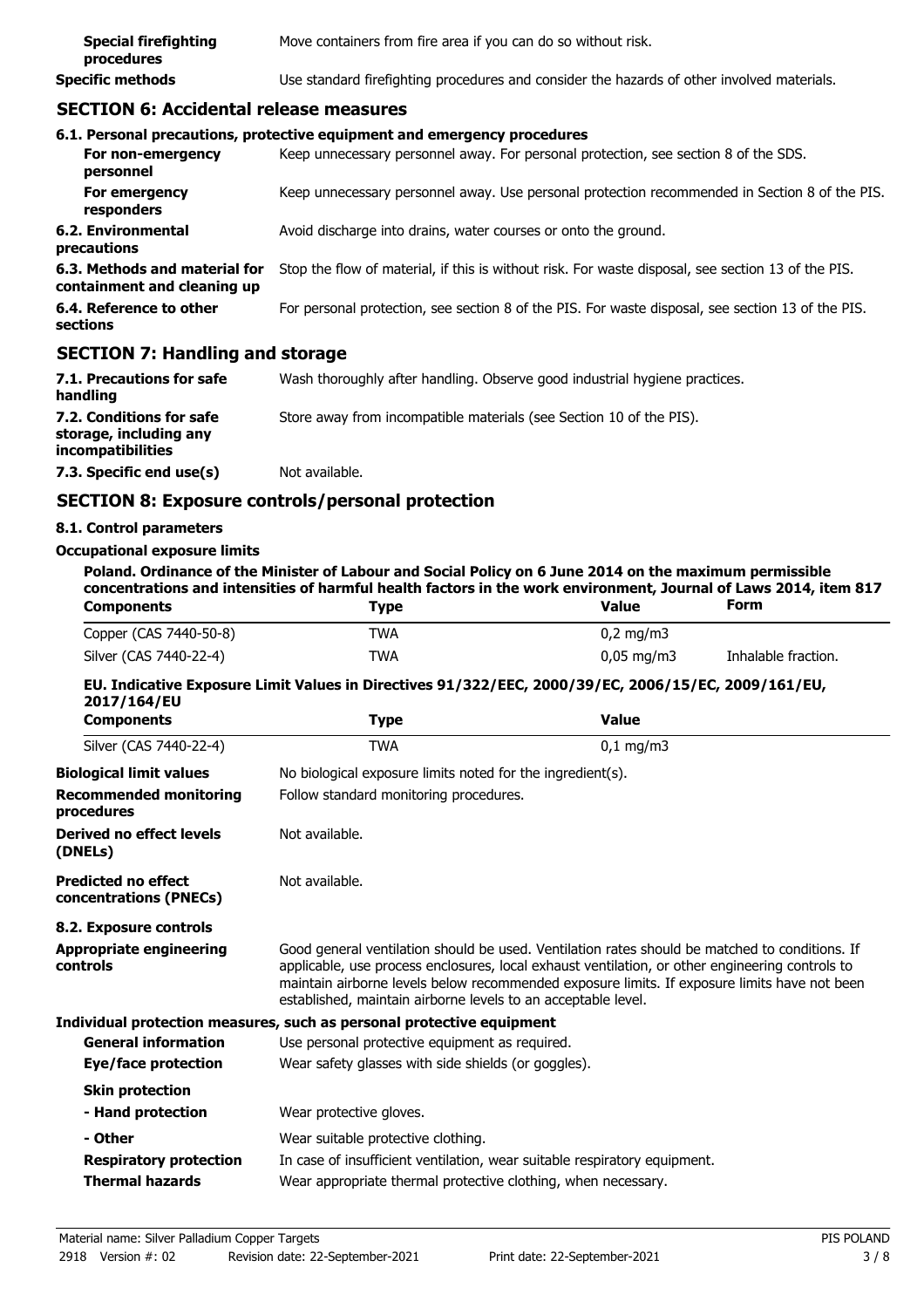| <b>Hygiene measures</b>                   | Always observe good personal hygiene measures, such as washing after handling the material and<br>before eating, drinking, and/or smoking. Routinely wash work clothing and protective equipment to<br>remove contaminants.                                                                                                                                        |  |
|-------------------------------------------|--------------------------------------------------------------------------------------------------------------------------------------------------------------------------------------------------------------------------------------------------------------------------------------------------------------------------------------------------------------------|--|
| <b>Environmental exposure</b><br>controls | Good general ventilation should be used. Ventilation rates should be matched to conditions. If<br>applicable, use process enclosures, local exhaust ventilation, or other engineering controls to<br>maintain airborne levels below recommended exposure limits. If exposure limits have not been<br>established, maintain airborne levels to an acceptable level. |  |

# **SECTION 9: Physical and chemical properties**

#### **9.1. Information on basic physical and chemical properties**

| <b>Appearance</b>                                 |                                                  |
|---------------------------------------------------|--------------------------------------------------|
| <b>Physical state</b>                             | Solid.                                           |
| <b>Form</b>                                       | Solid.                                           |
| Colour                                            | Silver.                                          |
| Odour                                             | None.                                            |
| <b>Odour threshold</b>                            | Not applicable.                                  |
| pH                                                | Not applicable.                                  |
| <b>Melting point/freezing point</b>               | 960,5 °C (1760,9 °F) estimated / Not applicable. |
| <b>Initial boiling point and</b><br>boiling range | Not applicable.                                  |
| <b>Flash point</b>                                | Not applicable.                                  |
| <b>Evaporation rate</b>                           | Not applicable.                                  |
| <b>Flammability (solid, gas)</b>                  | None known.                                      |
| Upper/lower flammability or explosive limits      |                                                  |
| <b>Flammability limit - lower</b><br>(9/6)        | Not applicable.                                  |
| <b>Flammability limit -</b><br>upper $(% )$       | Not applicable.                                  |
| <b>Explosive limit - upper</b><br>(9/6)           | Not applicable.                                  |
| <b>Vapour pressure</b>                            | Not applicable.                                  |
| <b>Vapour density</b>                             | Not applicable.                                  |
| <b>Relative density</b>                           | Not applicable.                                  |
| Solubility(ies)                                   |                                                  |
| Solubility (water)                                | Insoluble.                                       |
| <b>Partition coefficient</b><br>(n-octanol/water) | Not applicable.                                  |
| <b>Auto-ignition temperature</b>                  | Not applicable.                                  |
| <b>Decomposition temperature</b>                  | Not applicable.                                  |
| <b>Viscosity</b>                                  | Not applicable.                                  |
| <b>Explosive properties</b>                       | Not explosive.                                   |
| <b>Oxidising properties</b>                       | Not oxidising.                                   |
| 9.2. Other information                            |                                                  |
| <b>Density</b>                                    | 10,49 g/cm3 estimated                            |

# **SECTION 10: Stability and reactivity**

| 10.1. Reactivity                            | The product is stable and non-reactive under normal conditions of use, storage and transport. |
|---------------------------------------------|-----------------------------------------------------------------------------------------------|
| 10.2. Chemical stability                    | Material is stable under normal conditions.                                                   |
| 10.3. Possibility of hazardous<br>reactions | No dangerous reaction known under conditions of normal use.                                   |
| 10.4. Conditions to avoid                   | Contact with incompatible materials.                                                          |
| 10.5. Incompatible materials                | Ammonia, Chlorine.                                                                            |
| 10.6. Hazardous<br>decomposition products   | No hazardous decomposition products are known.                                                |

# **SECTION 11: Toxicological information**

**General information CCCUPATION** Occupational exposure to the substance or mixture may cause adverse effects.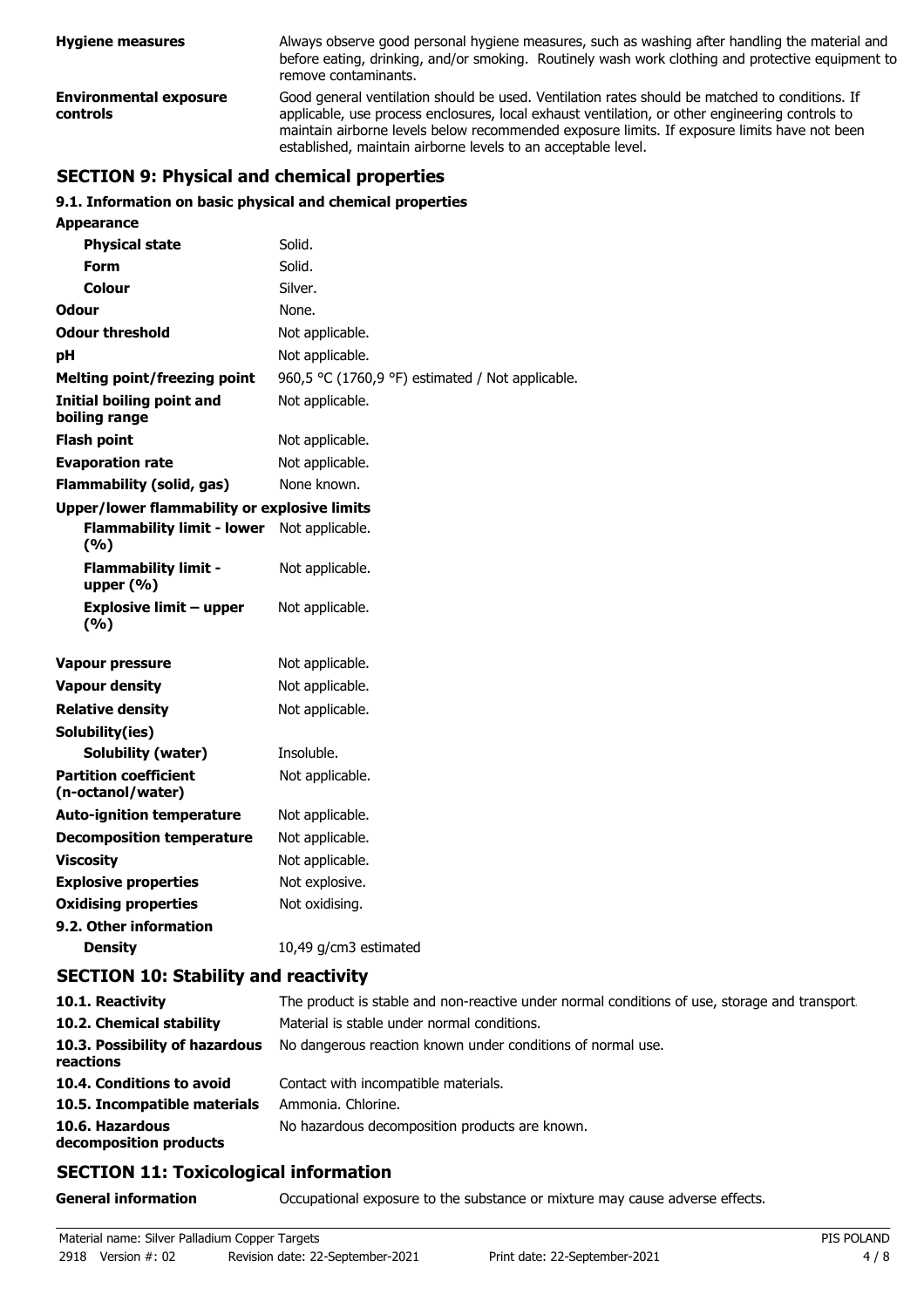| <b>Information on likely routes of exposure</b>       |                                                                                                                        |  |
|-------------------------------------------------------|------------------------------------------------------------------------------------------------------------------------|--|
| <b>Inhalation</b>                                     | Prolonged inhalation may be harmful.                                                                                   |  |
| <b>Skin contact</b>                                   | No adverse effects due to skin contact are expected.                                                                   |  |
| Eye contact                                           | Direct contact with eyes may cause temporary irritation.                                                               |  |
| <b>Ingestion</b>                                      | May cause discomfort if swallowed. However, ingestion is not likely to be a primary route of<br>occupational exposure. |  |
| <b>Symptoms</b>                                       | Direct contact with eyes may cause temporary irritation.                                                               |  |
| 11.1. Information on toxicological effects            |                                                                                                                        |  |
| <b>Acute toxicity</b>                                 | Not known.                                                                                                             |  |
| <b>Skin corrosion/irritation</b>                      | This product is not expected to cause skin sensitisation.                                                              |  |
| Serious eye damage/eye<br>irritation                  | May cause temporary eye irritation.                                                                                    |  |
| <b>Respiratory sensitisation</b>                      | Not a respiratory sensitizer.                                                                                          |  |
| <b>Skin sensitisation</b>                             | Not a skin sensitiser.                                                                                                 |  |
| <b>Germ cell mutagenicity</b>                         | Not classified.                                                                                                        |  |
| Carcinogenicity                                       | Not classified.                                                                                                        |  |
| <b>Reproductive toxicity</b>                          | Not classified.                                                                                                        |  |
| Specific target organ toxicity<br>- single exposure   | Not classified.                                                                                                        |  |
| Specific target organ toxicity<br>- repeated exposure | Not classified.                                                                                                        |  |
| <b>Aspiration hazard</b>                              | Due to partial or complete lack of data the classification is not possible.                                            |  |
| Mixture versus substance<br>information               | No information available.                                                                                              |  |
| <b>Other information</b>                              | Not available.                                                                                                         |  |

# **SECTION 12: Ecological information**

| 12.1. Toxicity                                            | Based on available data, the classification criteria are not met for hazardous to the aquatic<br>environment. |                                                                                                                                                                                            |                                 |  |
|-----------------------------------------------------------|---------------------------------------------------------------------------------------------------------------|--------------------------------------------------------------------------------------------------------------------------------------------------------------------------------------------|---------------------------------|--|
| <b>Product</b>                                            |                                                                                                               | <b>Species</b>                                                                                                                                                                             | <b>Test Results</b>             |  |
| Silver Palladium Copper Targets                           |                                                                                                               |                                                                                                                                                                                            |                                 |  |
| <b>Aquatic</b>                                            |                                                                                                               |                                                                                                                                                                                            |                                 |  |
| Acute                                                     |                                                                                                               |                                                                                                                                                                                            |                                 |  |
| Fish                                                      | <b>LC50</b>                                                                                                   | <b>Fish</b>                                                                                                                                                                                | 0,6667 mg/l, 96 hours estimated |  |
| <b>Components</b>                                         |                                                                                                               | <b>Species</b>                                                                                                                                                                             | <b>Test Results</b>             |  |
| Copper (CAS 7440-50-8)                                    |                                                                                                               |                                                                                                                                                                                            |                                 |  |
| <b>Aquatic</b>                                            |                                                                                                               |                                                                                                                                                                                            |                                 |  |
| Acute                                                     |                                                                                                               |                                                                                                                                                                                            |                                 |  |
| Crustacea                                                 | <b>EC50</b>                                                                                                   | Blue crab (Callinectes sapidus)                                                                                                                                                            | 0,0031 mg/l                     |  |
| Fish                                                      | <b>LC50</b>                                                                                                   | Chinook salmon (Oncorhynchus<br>tshawytscha)                                                                                                                                               | 0,02 mg/l, 96 hours             |  |
| 12.2. Persistence and<br>degradability                    |                                                                                                               | No data is available on the degradability of any ingredients in the mixture.                                                                                                               |                                 |  |
| 12.3. Bioaccumulative<br>potential                        | No data available.                                                                                            |                                                                                                                                                                                            |                                 |  |
| <b>Partition coefficient</b><br>n-octanol/water (log Kow) | Not available.                                                                                                |                                                                                                                                                                                            |                                 |  |
| <b>Bioconcentration factor (BCF)</b>                      | Not available.                                                                                                |                                                                                                                                                                                            |                                 |  |
| 12.4. Mobility in soil                                    |                                                                                                               | No data available.                                                                                                                                                                         |                                 |  |
| 12.5. Results of PBT and<br><b>vPvB</b> assessment        |                                                                                                               | Not a PBT or vPvB substance or mixture.                                                                                                                                                    |                                 |  |
| 12.6. Other adverse effects                               |                                                                                                               | No other adverse environmental effects (e.g. ozone depletion, photochemical ozone creation<br>potential, endocrine disruption, global warming potential) are expected from this component. |                                 |  |

# **SECTION 13: Disposal considerations**

## **13.1. Waste treatment methods**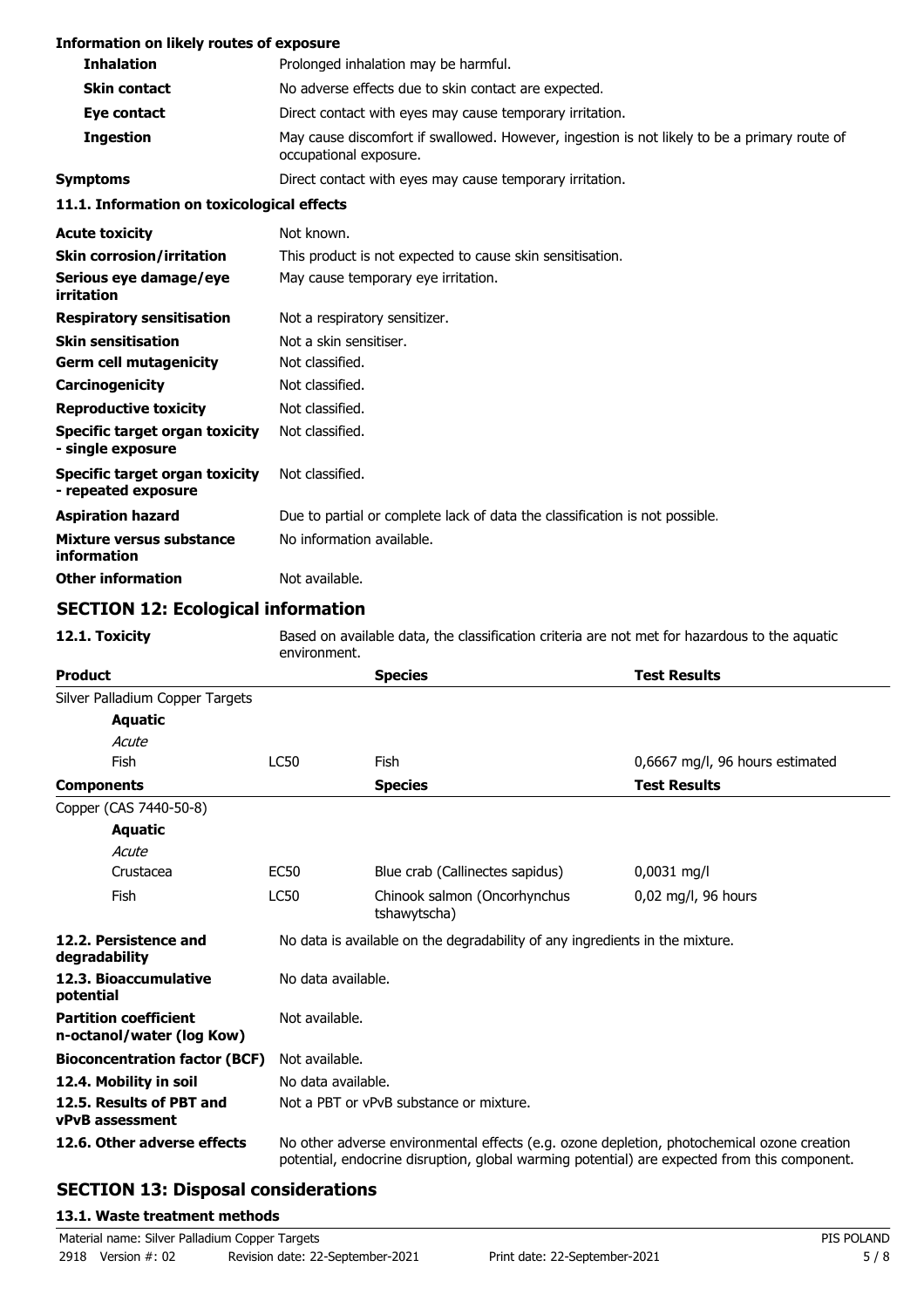| <b>Residual waste</b>                  | Dispose of in accordance with local regulations. Empty containers or liners may retain some product<br>residues. This material and its container must be disposed of in a safe manner (see: Disposal<br>instructions). |
|----------------------------------------|------------------------------------------------------------------------------------------------------------------------------------------------------------------------------------------------------------------------|
| <b>Contaminated packaging</b>          | Since emptied containers may retain product residue, follow label warnings even after container is<br>emptied. Empty containers should be taken to an approved waste handling site for recycling or<br>disposal.       |
| <b>EU waste code</b>                   | The Waste code should be assigned in discussion between the user, the producer and the waste<br>disposal company.                                                                                                      |
| <b>Disposal</b><br>methods/information | Collect and reclaim or dispose in sealed containers at licensed waste disposal site.                                                                                                                                   |
| <b>Special precautions</b>             | Dispose in accordance with all applicable regulations.                                                                                                                                                                 |

# **SECTION 14: Transport information**

#### **ADR**

14.1. - 14.6.: Not regulated as dangerous goods.

#### **RID**

14.1. - 14.6.: Not regulated as dangerous goods.

# **ADN**

14.1. - 14.6.: Not regulated as dangerous goods.

#### **IATA**

14.1. - 14.6.: Not regulated as dangerous goods.

#### **IMDG**

| 14.1. UN number<br>14.2. UN proper shipping<br>name                            | UN3077<br>ENVIRONMENTALLY HAZARDOUS SUBSTANCE, SOLID, N.O.S.                                 |
|--------------------------------------------------------------------------------|----------------------------------------------------------------------------------------------|
| 14.3. Transport hazard class(es)                                               |                                                                                              |
| <b>Class</b>                                                                   | 9                                                                                            |
| Subsidiary risk                                                                |                                                                                              |
| 14.4. Packing group                                                            | ĦТ                                                                                           |
| 14.5. Environmental hazards                                                    |                                                                                              |
| <b>Marine pollutant</b><br><b>EmS</b><br>14.6. Special precautions<br>for user | No.<br>$F-A, S-F$<br>Read safety instructions, SDS and emergency procedures before handling. |

## **IMDG**



# **SECTION 15: Regulatory information**

**15.1. Safety, health and environmental regulations/legislation specific for the substance or mixture**

# **EU regulations**

**Regulation (EC) No. 1005/2009 on substances that deplete the ozone layer, Annex I and II, as amended** Not listed.

**Regulation (EU) 2019/1021 On persistent organic pollutants (recast), as amended**

#### Not listed.

**Regulation (EU) No. 649/2012 concerning the export and import of dangerous chemicals, Annex I, Part 1 as amended**

#### Not listed.

**Regulation (EU) No. 649/2012 concerning the export and import of dangerous chemicals, Annex I, Part 2 as amended**

#### Not listed.

**Regulation (EU) No. 649/2012 concerning the export and import of dangerous chemicals, Annex I, Part 3 as amended**

Not listed.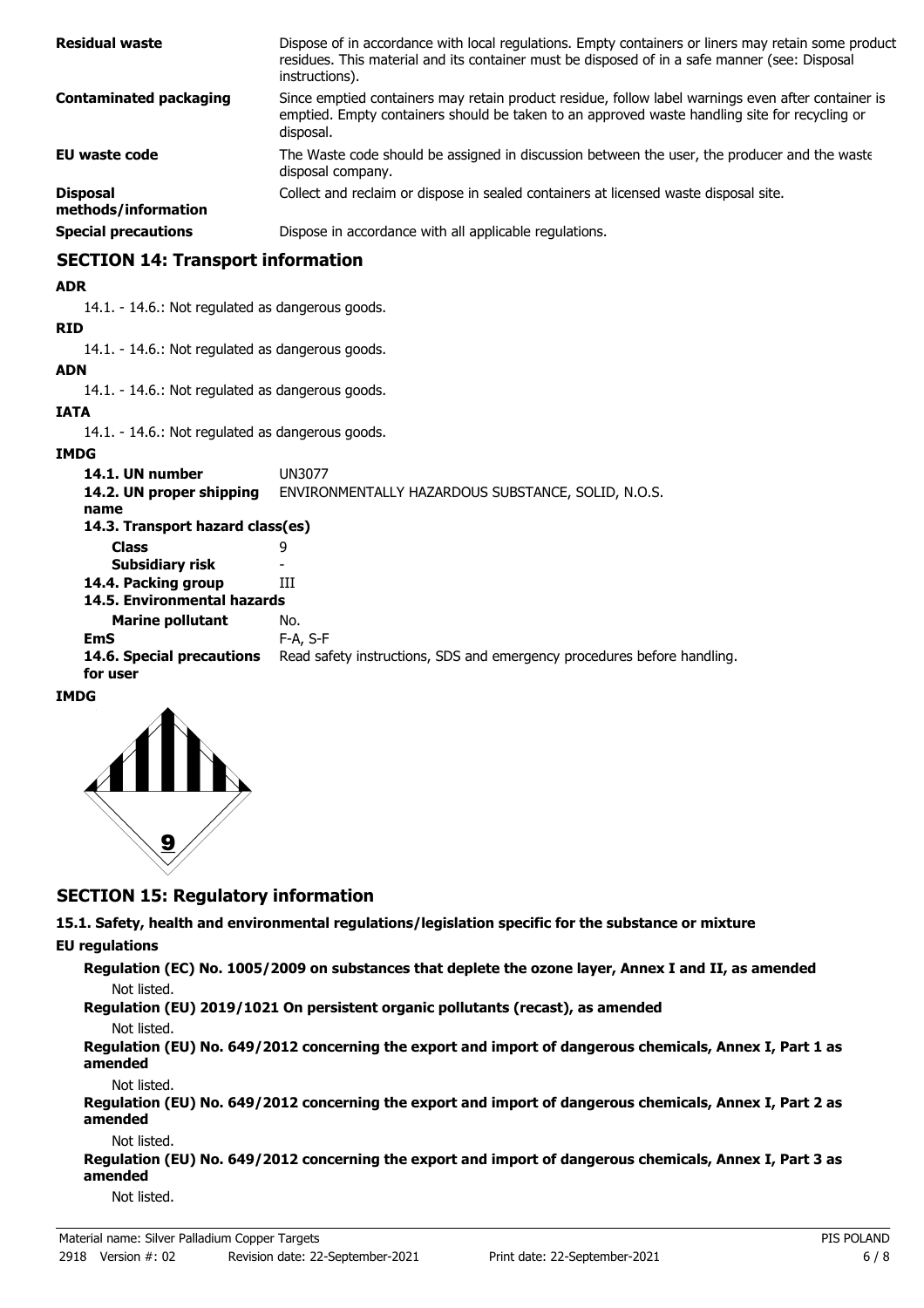| Not listed.                                  | Regulation (EU) No. 649/2012 concerning the export and import of dangerous chemicals, Annex V as amended                                                                                                                                                                                                                                                                                                                                                                                                                                                                                                                                                     |
|----------------------------------------------|--------------------------------------------------------------------------------------------------------------------------------------------------------------------------------------------------------------------------------------------------------------------------------------------------------------------------------------------------------------------------------------------------------------------------------------------------------------------------------------------------------------------------------------------------------------------------------------------------------------------------------------------------------------|
|                                              | Regulation (EC) No. 166/2006 Annex II Pollutant Release and Transfer Registry, as amended                                                                                                                                                                                                                                                                                                                                                                                                                                                                                                                                                                    |
| Copper (CAS 7440-50-8)<br>Not listed.        | Regulation (EC) No. 1907/2006, REACH Article 59(10) Candidate List as currently published by ECHA                                                                                                                                                                                                                                                                                                                                                                                                                                                                                                                                                            |
| <b>Authorisations</b>                        |                                                                                                                                                                                                                                                                                                                                                                                                                                                                                                                                                                                                                                                              |
| Not listed.                                  | Regulation (EC) No. 1907/2006, REACH Annex XIV Substances subject to authorization, as amended                                                                                                                                                                                                                                                                                                                                                                                                                                                                                                                                                               |
| <b>Restrictions on use</b>                   |                                                                                                                                                                                                                                                                                                                                                                                                                                                                                                                                                                                                                                                              |
| amended                                      | Regulation (EC) No. 1907/2006, REACH Annex XVII Substances subject to restriction on marketing and use as                                                                                                                                                                                                                                                                                                                                                                                                                                                                                                                                                    |
| Not listed.<br>mutagens at work, as amended. | Directive 2004/37/EC: on the protection of workers from the risks related to exposure to carcinogens and                                                                                                                                                                                                                                                                                                                                                                                                                                                                                                                                                     |
| Not listed.                                  |                                                                                                                                                                                                                                                                                                                                                                                                                                                                                                                                                                                                                                                              |
| <b>Other EU regulations</b>                  |                                                                                                                                                                                                                                                                                                                                                                                                                                                                                                                                                                                                                                                              |
|                                              | Directive 2012/18/EU on major accident hazards involving dangerous substances, as amended                                                                                                                                                                                                                                                                                                                                                                                                                                                                                                                                                                    |
| Copper (CAS 7440-50-8)                       |                                                                                                                                                                                                                                                                                                                                                                                                                                                                                                                                                                                                                                                              |
| <b>Other regulations</b>                     | The product is classified and labelled in accordance with Regulation (EC) 1272/2008 (CLP<br>Regulation) as amended.                                                                                                                                                                                                                                                                                                                                                                                                                                                                                                                                          |
| <b>National regulations</b>                  | This safety data sheet conforms to the following laws, regulations and standards:                                                                                                                                                                                                                                                                                                                                                                                                                                                                                                                                                                            |
|                                              | Act on the management of packaging and packaging waste of June 13, 2013<br>Regulation of the Minister of Health of June 11, 2012 on the categories of dangerous substances<br>and dangerous preparations whose packaging should be fitted with child-resistant closures and a<br>tactile warning of danger<br>REGULATION OF THE MINISTER OF HEALTH of February 2, 2011 on tests and measurements of<br>factors harmful to health in working environments<br>Regulation of Ministry of Labor and Social Policy of June 6, 2014. On the matter of maximum<br>permissible concentrations and intensities of harmful factors in the work environment (Journal of |
|                                              | Laws 2014, item. 817)                                                                                                                                                                                                                                                                                                                                                                                                                                                                                                                                                                                                                                        |
|                                              | Young people under 18 years old are not allowed to work with this product according to EU<br>Directive 94/33/EC on the protection of young people at work, as amended. Follow national<br>regulation for work with chemical agents in accordance with Directive 98/24/EC, as amended.                                                                                                                                                                                                                                                                                                                                                                        |
|                                              | Poland. Substances that could yield hazardous waste (Law on waste, DZ.U. poz. 21/2013, Annex 4)                                                                                                                                                                                                                                                                                                                                                                                                                                                                                                                                                              |
| Copper (CAS 7440-50-8)                       |                                                                                                                                                                                                                                                                                                                                                                                                                                                                                                                                                                                                                                                              |
| 15.2. Chemical safety<br>assessment          | No Chemical Safety Assessment has been carried out.                                                                                                                                                                                                                                                                                                                                                                                                                                                                                                                                                                                                          |

# **SECTION 16: Other information**

| <b>List of abbreviations</b>                                                           |                                                                                                                                                                                                                 |
|----------------------------------------------------------------------------------------|-----------------------------------------------------------------------------------------------------------------------------------------------------------------------------------------------------------------|
|                                                                                        | Ceiling: Short Term Exposure Limit Ceiling value.                                                                                                                                                               |
|                                                                                        | STEL: Short-Term Exposure Limit.                                                                                                                                                                                |
|                                                                                        | TWA: Time Weighted Average Value.                                                                                                                                                                               |
| <b>References</b>                                                                      | Not available.                                                                                                                                                                                                  |
| <b>Information on evaluation</b><br>method leading to the<br>classification of mixture | The classification for health and environmental hazards is derived by a combination of calculatior<br>methods and test data, if available.                                                                      |
| <b>Training information</b>                                                            | Not available.                                                                                                                                                                                                  |
| <b>Further information</b>                                                             | <b>Transportation Emergency</b><br>Call Chemtrec at:<br>International: 703.741.5970<br>Spain: 900.868.538<br>Switzerland: 0800.564.402<br>Chemtrec's toll free, mobile-enabled number in Germany – 0800 1817059 |